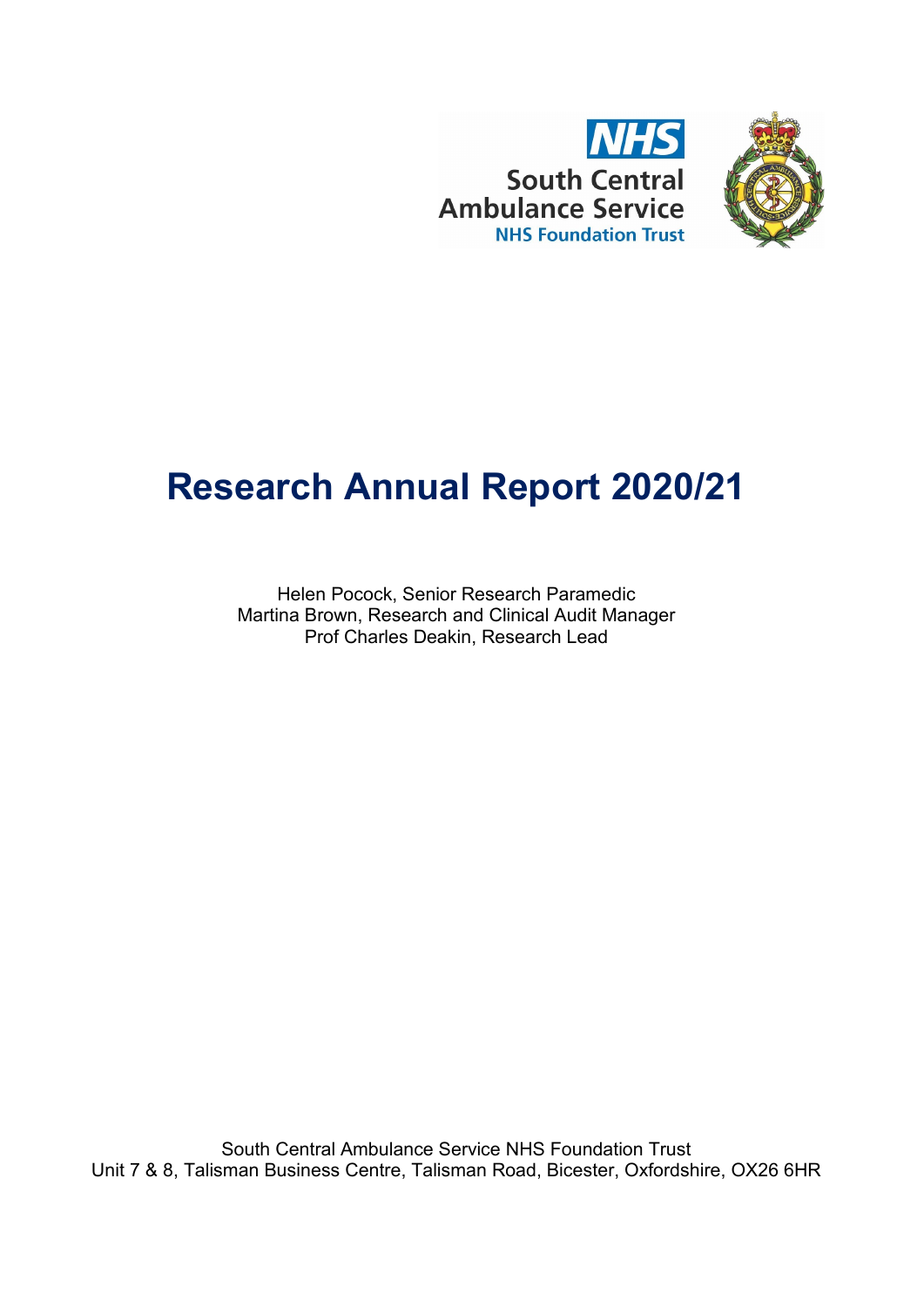# **Research Annual Report 2020-21**

# **Contents**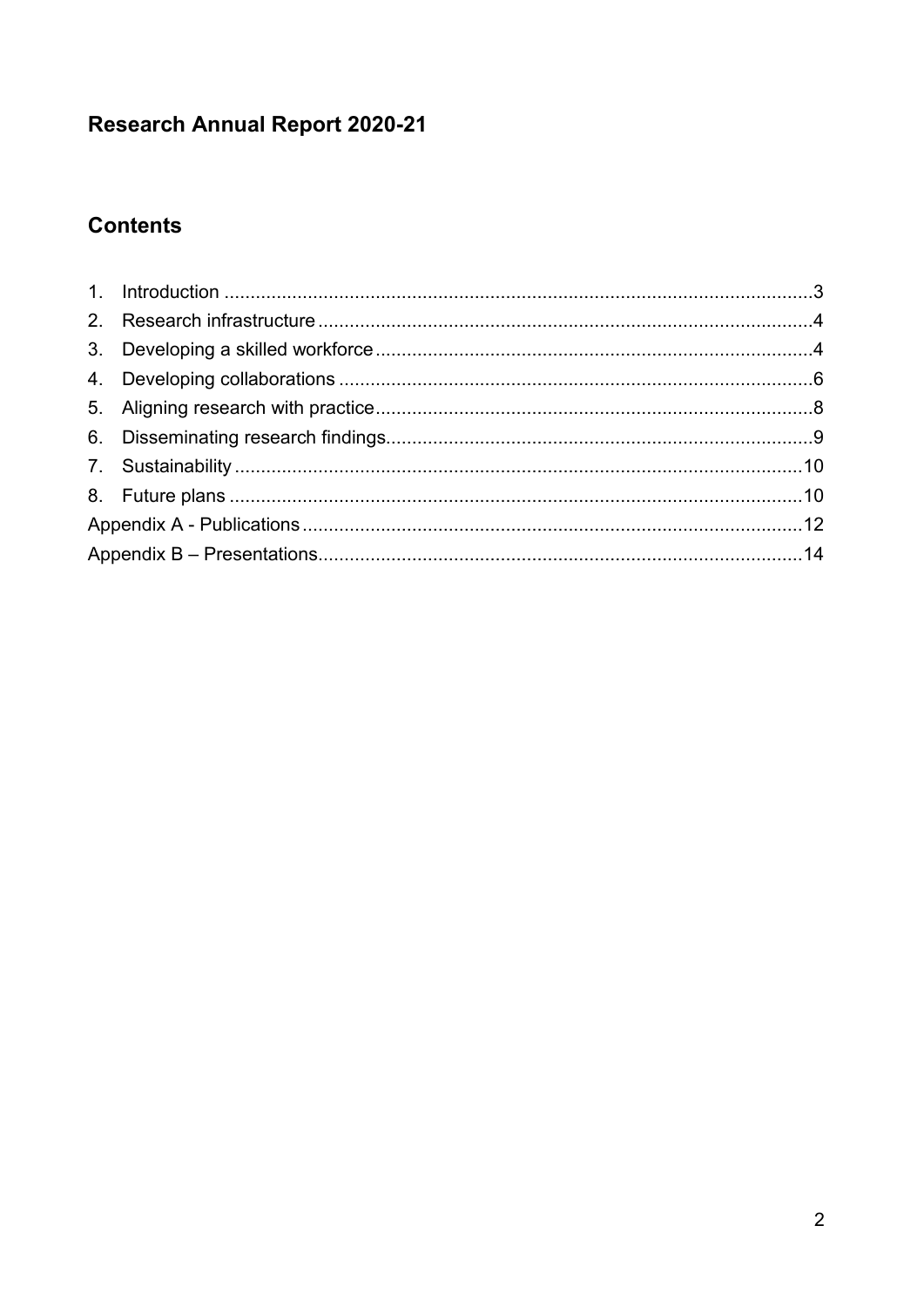# <span id="page-2-0"></span>1. Introduction

The year 2020-21 has been a year like no other. The COVID-19 pandemic has presented both challenges and opportunities for research throughout the NHS. As a core frontline NHS service, it has been essential for the national ambulance services to develop new ways of working to both develop and maintain existing services in the context of an emerging and ongoing global health threat. At South Central Ambulance Service NHS Foundation Trust, (SCAS) we have risen to the challenge and offered patients and staff the opportunity to be enrolled in research projects of local, national and global significance.

This Annual Report outlines the context and mechanisms that support the delivery of highquality research in SCAS. Following our successful involvement in both the PARAMEDIC and PARAMEDIC2 trials, in 2018 we developed a *Research Strategy* guiding our journey towards maximising the research capacity and capability of the Trust. This is aligned with the Trust's commitment to research as outlined in our *Clinical Strategy*. Our ultimate aim is that every service-user and staff member is offered the opportunity to take part in highquality research. In striving to fulfil this aim, SCAS will contribute to the vision of a researchled and evidence-based NHS as set out in the government's health research strategy *Best Research for Best Health*. This report charts our progress within this context and showcases some of the exceptional research activities undertaken in the last 12 months.

The Research and Development (R&D) functions at SCAS are carried out by a small core team consisting of a Research Lead, Senior Research Paramedic and Research Assistant. We have been fortunate to also appoint a Research Manager to the team this year. We are also supplemented with additional Research Paramedics to support the design and/or delivery and management of projects, depending on the stage of the research cycle. Much of our core funding is provided centrally by the National Institute of Health Research (NIHR), administered locally by our local Clinical Research Network. SCAS is spread across two CRN regions, but can be aligned with only one. Our research activity is supported and reported through CRN Wessex. Research projects may be sponsored by commercial or non-commercial funders and sometimes both. During this period SCAS has been engaged only in non-commercial research. Funding directly from the research projects is used to support the variety of activities necessary to deliver the project. This is often received via a grant awarded to the researchers. Additional funding comes from the Department for Health and Social Care as Research Capability Funding.

In the last year, the NIHR has prioritised COVID-19 Urgent Public Health studies. Most non-COVID-19 research has been paused or closed. Many of the NIHR-funded clinically qualified staff have been redeployed to clinical duties. This was the case in SCAS, and all of our research paramedics were diverted to essential frontline work for the period March-May 2020 and again in January-February 2021. During this time our team was severely depleted, but we were still able to engage with a number of Urgent Public Health studies, such as the PRINCIPLE trial, exploring COVID-19 treatments and the RECAP study, using technology to support decision-making.

**In a public health emergency, the Health Research Authority (HRA) can fasttrack the approvals process so that studies seeking to improve diagnosis, test new treatments or prevent disease spread can be commenced with minimal delay.**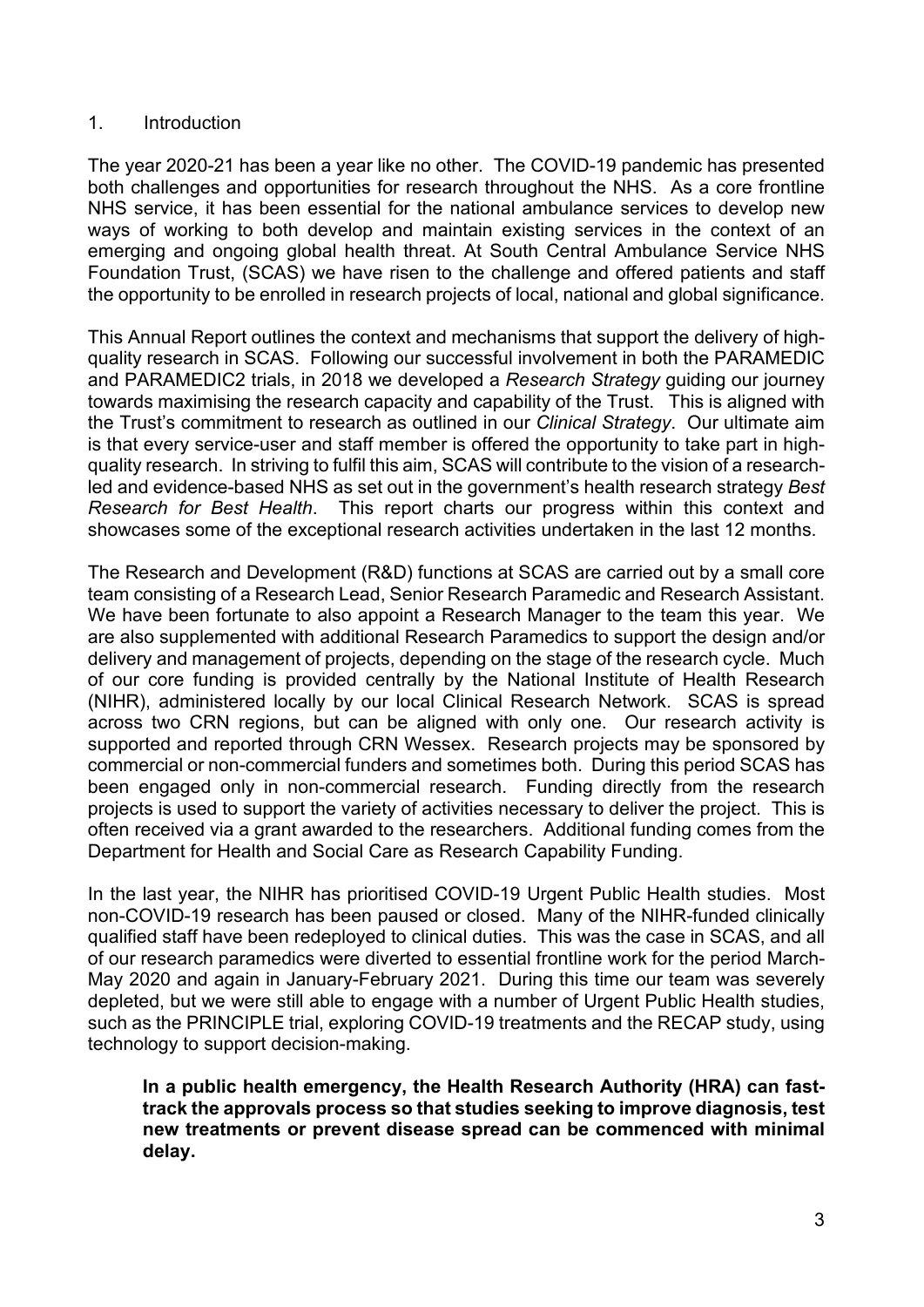We have a dedicated area for Research on the South Central Ambulance Service NHS Foundation Trust website, which can be accessed at: [link]:<https://www.scas.nhs.uk/about-scas/research/>

# <span id="page-3-0"></span>2. Research infrastructure

SCAS adheres to the principles of good practice in management and delivery of research as set out in the UK Policy Framework for Health & Social Care Research (2017). The Health Research Authority (HRA), an arm's length body of the Department for Health and Social Care, is the body responsible for reviewing and approving the majority of research projects conducted in the NHS. Through application to the HRA, researchers can seek all necessary reviews and approvals. For example, independent ethical review of projects is provided by NHS Research Ethics Committees. Once a project has been approved, an assessment of the Trust's capacity and capability to deliver the research is made SCAS' Clinical Review Group (CRG). Small, low-risk projects involving no patient-identifiable data may be reviewed and approved by University ethics committees or by the review bodies of individual NHS trusts. The CRG is the body providing this function within SCAS. With the appointment of a full-time Research & Clinical Audit Manager we aim to streamline this process, reducing the amount of time it takes to set up safe, high quality research projects in the Trust.

One of the aims of the Research Strategy 2018-23 was to forge stronger links between the Research and the Clinical Audit teams. As part of the Clinical Directorate restructure, we have taken the opportunity to bring these teams together. Whilst maintaining separate functions day-to-day, these teams have now conjoined under a single manager. This provides us with opportunities to inform research projects with audit and vice versa.

## **In preparation for our delivery of the CRASH4 trial, we undertook an audit of current practice. This has inspired some of our communication messages around the trial.**

Building and expanding the infrastructure of the research team is challenging since many research posts within the NHS have limited funding which inform their length. Within SCAS, Research Paramedics posts are usually short term/seconded roles, dependent on the clinical studies to which we are recruiting at the time. This makes the research function within the trust responsive to need whilst providing short-term opportunities to staff members wishing to further their research knowledge and experience. It does, however, provide limited stability for those wishing to work in research on a more permanent basis.

# <span id="page-3-1"></span>3. Developing a skilled workforce

Research is increasingly seen as part of the paramedic career structure. Some of our Research Paramedics stay with the team whilst others take their research experience into other avenues. Previous post-holders have gone on to a variety of clinical, educational and managerial posts including Specialist Paramedic, Clinical Team Educator, University Lecturer and Clinical Education Manager. Taking research experience into these new roles will benefit the Trust in the long term; our paramedic students will benefit from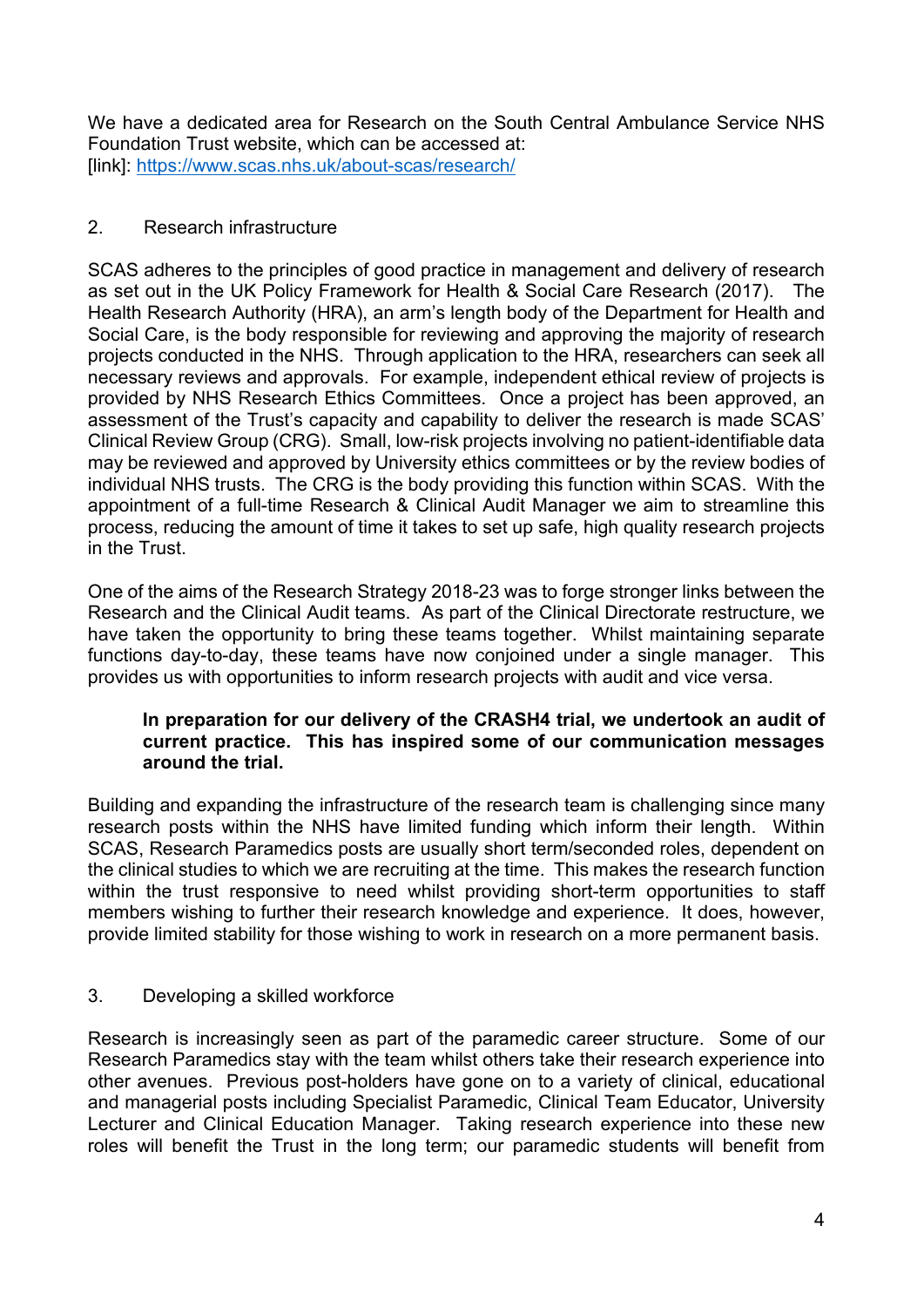increased research awareness and the research capability of our clinical teams will increase.

All of our research team complete regular Good Clinical Practice (GCP) training and we ensure that all new members of staff undertake this training as part of their induction programme.

This year we have made two external appointments to the role of Research & Clinical Audit Manager and Research Paramedic. The post-holders bring with them a wealth of experience from Primary Care research and Biomedical research. The team are already benefiting from their expertise in setting up and running a diverse range of research studies.

Staff requiring a temporary period of working on alternative duties have been welcomed to the team and have supported our delivery of the urgent public health studies related to COVID-19. This coming year, bank contracts will be introduced to provide additional opportunities for staff working substantively in other areas as well as increasing the capability and resilience of the team.

The team has continued its development with two of our medical directors having this year completed the NIHR Principal Investigator training which will greatly benefit the smooth running and careful oversight of our portfolio studies. Additionally, two further members of staff have completed leadership courses: one the Wavelength Leadership Academy course and the other the NHS Leadership Academy Edward Jenner course. The NHS R&D Forum has also provided research training for two members of the team.

## 3.1 Awards

We are extremely proud of our team members who have made an outstanding contribution to the NHS COVID-19 vaccine research. Four team members have been diverted from their normal research activities to assist with the delivery of this urgent research. We are the only ambulance service in the country contributing to this ground-breaking national effort. Our staff have acted as excellent ambassadors, integrating well into the multidisciplinary team in the regional hubs. In April 2021 we learned that both the SCAS Research team and Professor Charles Deakin, our research lead, have been recognised by CRN Wessex for our Outstanding Contribution to COVID-19 research.



A team made up of frontline staff on alternative duties drafted in alongside existing members of the research team was established rapidly at SCAS last year to support six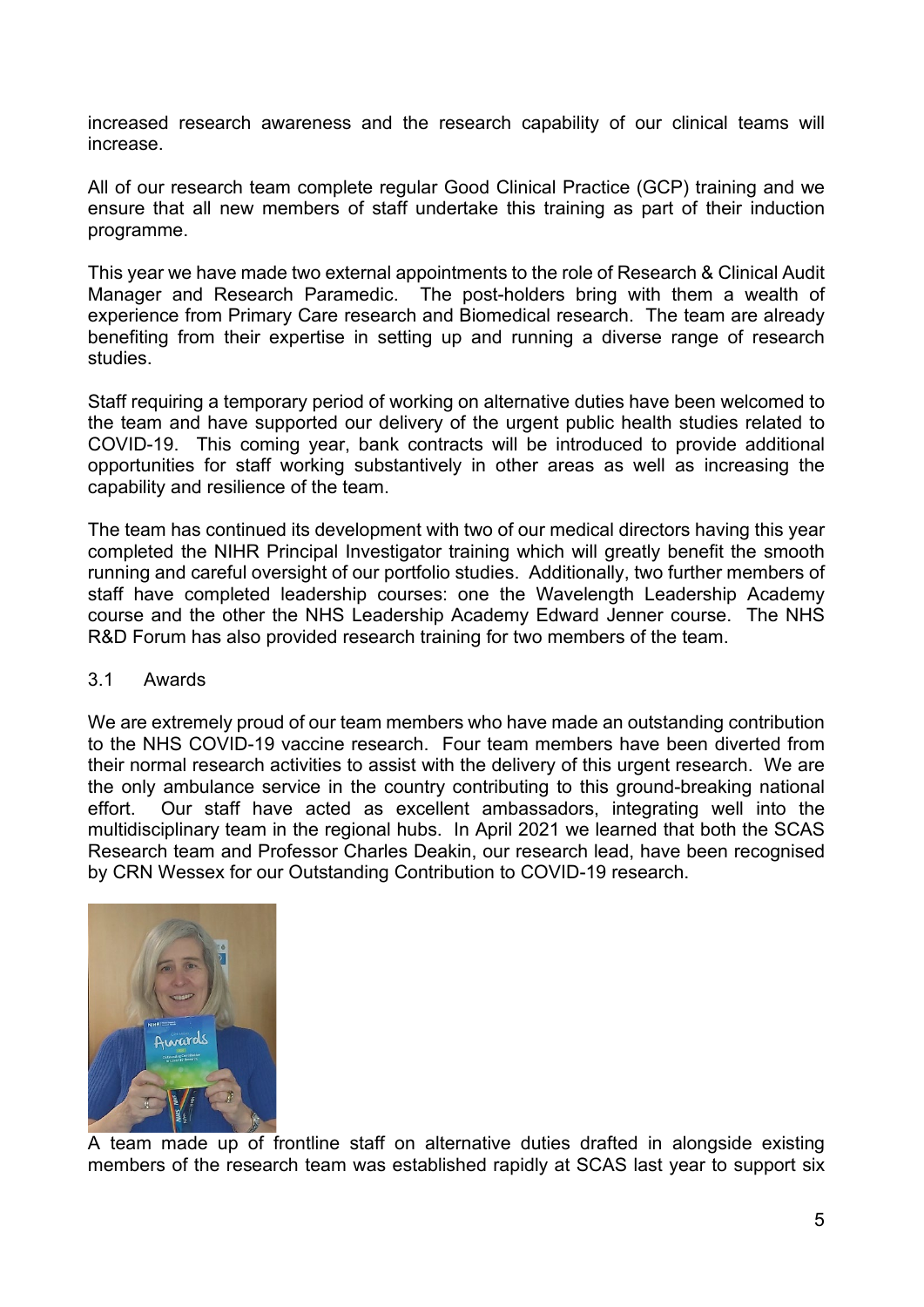vaccine hubs across Hampshire, Dorset and Oxfordshire. The team helped with patient recruitment, administered vaccines and also collected and audited data at speed which provided outcomes from multiple trials and subsequently contributed to the launch of the current national vaccine rollout. Our research paramedics and research administrator not only trained up these new recruits but also went out to support vaccine hubs, helping them to learn new skills and research delivery at the next level and that is a true testament to the dedication and trust values the SCAS staff have.



Alongside the team award, Professor Charles Deakin, Divisional Medical Director at SCAS, received individual recognition for his research leadership and oversight of recruitment and adherence to the protocols. Professor Deakin's collaborative leadership skills, advice and encouragement inspired many colleagues and teams to work together effectively and passionately which led to offering our service users more opportunities to take part in COVID-19 research.

## <span id="page-5-0"></span>4. Developing collaborations

We are represented on the following local and national committees:

Local Clinical Research Network

- CRN Wessex Senior Research Nurses/Allied Health Professionals Development **Group**
- CRN Wessex Research Study Delivery Group
- CRN Thames Valley & South Midlands Trauma and Emergencies Specialty Group

Membership of these groups, which meet quarterly, has been extremely useful for developing relationships with our local acute trusts and promoting out-of-hospital research. The CRN also deliver updates and education to these groups, ensuring that our knowledge and skills are current; these have mostly been delivered via email and videoconferencing during the pandemic. During the past year, the meetings have continued via an online platform. Additionally, in order to ensure timely and robust vaccines research, the CRN has hosted weekly regional meetings. Such meetings have enabled the various organisations to unitedly support the commercial COVID-19 vaccine trials across the Wessex region. Latterly, they have facilitated the co-ordinated resumption of the prepandemic trials.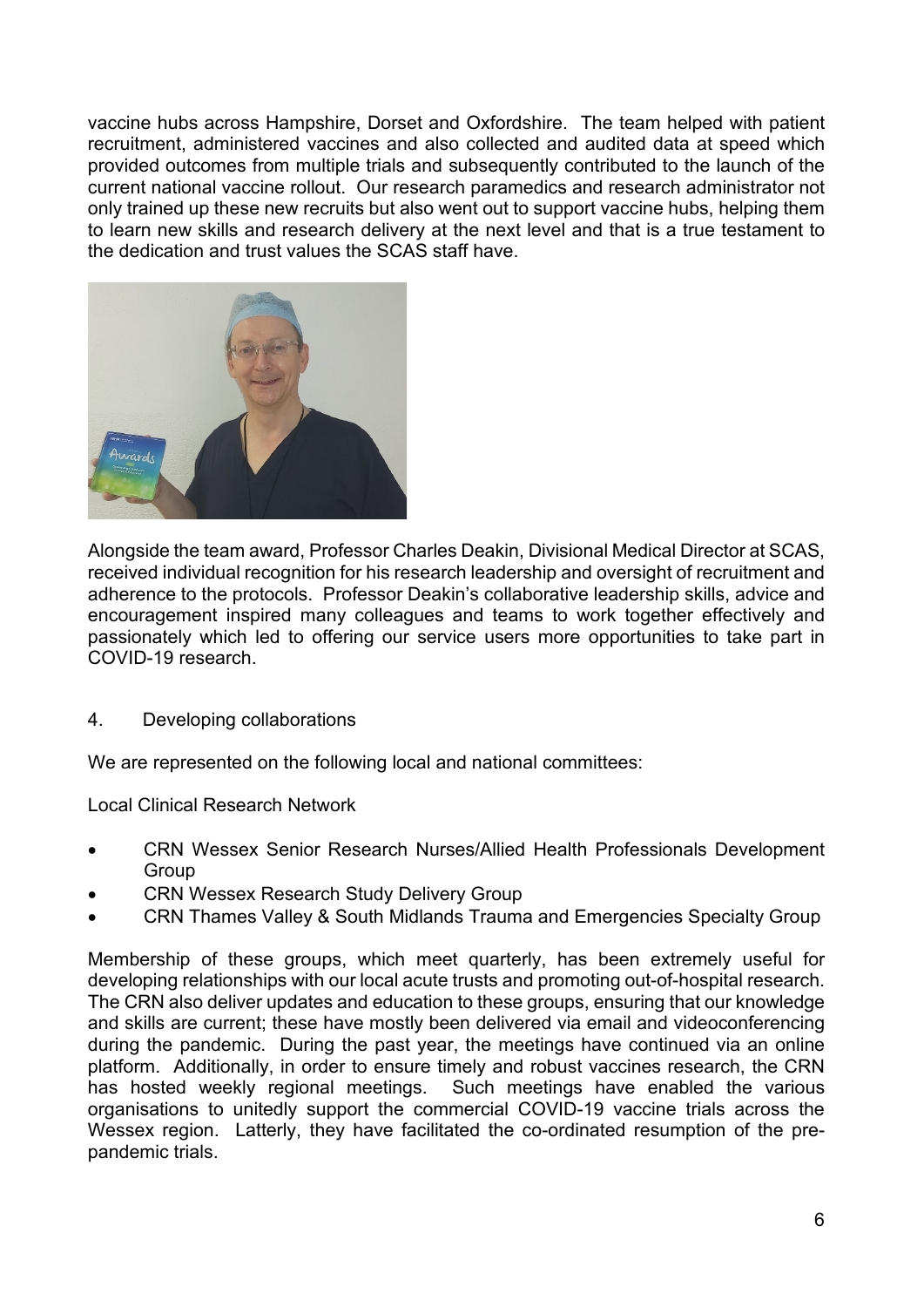National Ambulance Research Steering Group

Membership of this group, which meets bi-monthly, keeps us linked with the other ambulance services. This group welcomes researchers bringing new research ideas for feasibility discussions at an early stage in their projects. This has been beneficial to all stakeholders in increasing the quality of the projects and optimising their potential to recruit to time and target. One of the strengths of this group is their ability to respond to national developments with a single voice, such as a project encouraging the development of paramedics to become Principal Investigators.

# **A Principal Investigator is an individual responsible for the conduct of a research project at a site, e.g. an ambulance service or a hospital.**

Local and national collaboration

Whilst it is important for the trust to contribute to large national research projects, it is also important that we remain responsive to local need. Some of our local collaborations are designed to specifically benefit local patients. Our work with the Universities of Portsmouth and Southampton exploring care and outcomes of people with dementia is an example of such focus. Other local collaborations have been designed to create meaningful data from a local dataset that can feed into the national picture, for example our exploration with Hampshire Hospitals of our COVID-19 pathways.

#### **Local collaboration in COVID-19 research**

**SCAS research team has been working with teams from Hampshire Hospitals and University of Southampton on a project to investigate whether clinical observations taken in the home by ambulance staff might be predictive of outcomes of COVID-19. The team found a strong link between initial oxygen saturation measurement and clinical deterioration in patients with confirmed COVID-19.**

**The collaboration enabled the tracking of patients from the community through to hospital discharge and the detailed statistical analysis of data. The project has influenced national guidance regarding pathways for patients with COVID-19.**

We are delighted to play an important part in some of the most ground-breaking national out-of-hospital studies in recent years. In addition to being involved in both the design and delivery of the high-profile PARAMEDIC2 trial, such trials often present further opportunities. For instance, members of SCAS research team have taken the lead in investigating and articulating the learning from running this trial to further improve and refine future trials.

## **National collaboration on patient safety**

**This year SCAS has published a ground-breaking paper exploring medicines safety issues in out-of-hospital medicines research delivery. The PARAMEDIC-2 trial, investigating the role of adrenaline in cardiac arrest, posed many challenges for ambulance services. One such challenge was**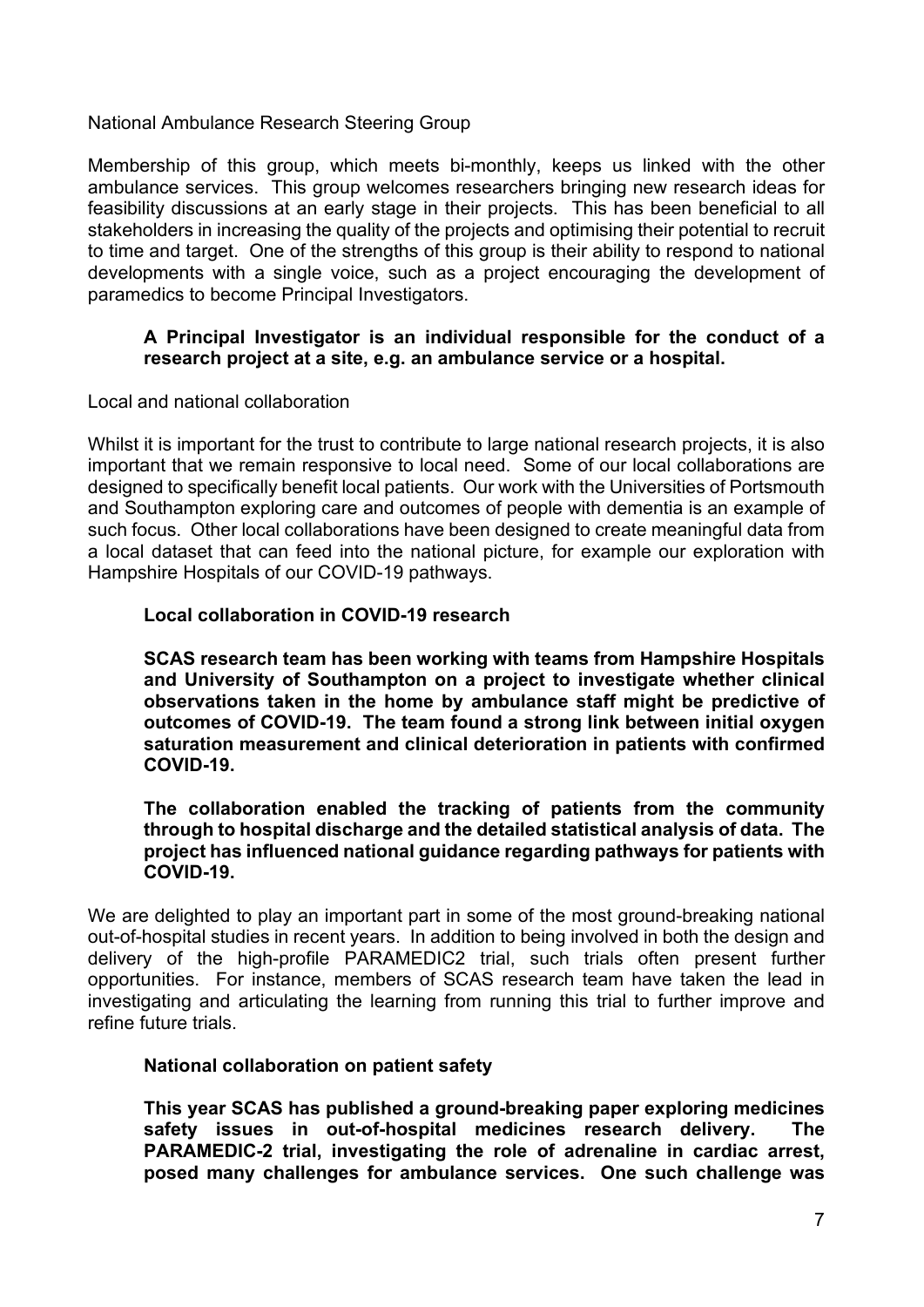**medicines management. Collaboration between the trial Sponsor, University of Warwick, and each of the participating ambulance services (SCAS, London Ambulance Service, West Midlands Ambulance Service, Welsh Ambulance Service and North East Ambulance Service) allowed the sharing of learning from incidents and errors. The resulting paper was published in a high-impact peer-reviewed journal with a view to informing the procedures, and improving the safety, of future such trials.** 

We are also supporting University of Southampton medical students who wish to undertake research projects with us, to provide them with an introduction to research and support them with mutually beneficial projects.

<span id="page-7-0"></span>5. Aligning research with practice

The number of patients receiving relevant health services provided or sub-contracted by SCAS in 2020-21 that were recruited during that period to participate in research approved by a research ethics committee was 1584.

We have been engaged with a number of projects focussing on patient treatments and interventions as well as studies exploring staff experiences. All have the overall goal of supporting our staff to improve patient care as well as establishing SCAS as the employer of choice.

# **Exploring the emotional experience of ambulance work**

**A small study of frontline ambulance worker pairs aims to explore emotions felt whilst working, how these are expressed these emotions and how working partners respond to these emotions. The results of this study could help us to understand the emotions that ambulance workers experience on a daily basis and how they support each other when working in pairs.**

The Urgent and Public Health studies introduced since the onset of the pandemic have provided SCAS patients with new opportunities for research involvement. Innovative studies such as the PRINCIPLE trial have been accessed through the COVID Clinical Assessment Service (CCAS) via our 111 call service, users of which have previously been under-represented in the Trust's research offering. Realising the research potential of this service is hugely significant as we research offers a potential source and range of new treatments for our patients.

## **Study summary: Platform Randomised trial of INterventions against COVID-19 In older peoPLE (PRINCIPLE)**

**This study, sponsored by University of Oxford, is a platform trial to evaluate treatments suitable for use in the community for treating COVID-like-illness that might help people recover sooner and prevent hospitalisation. A "platform trial" is a trial in which multiple treatments for the same disease are tested simultaneously. New interventions can be added or replace existing ones during the course of the trial in accordance with pre-specified criteria.**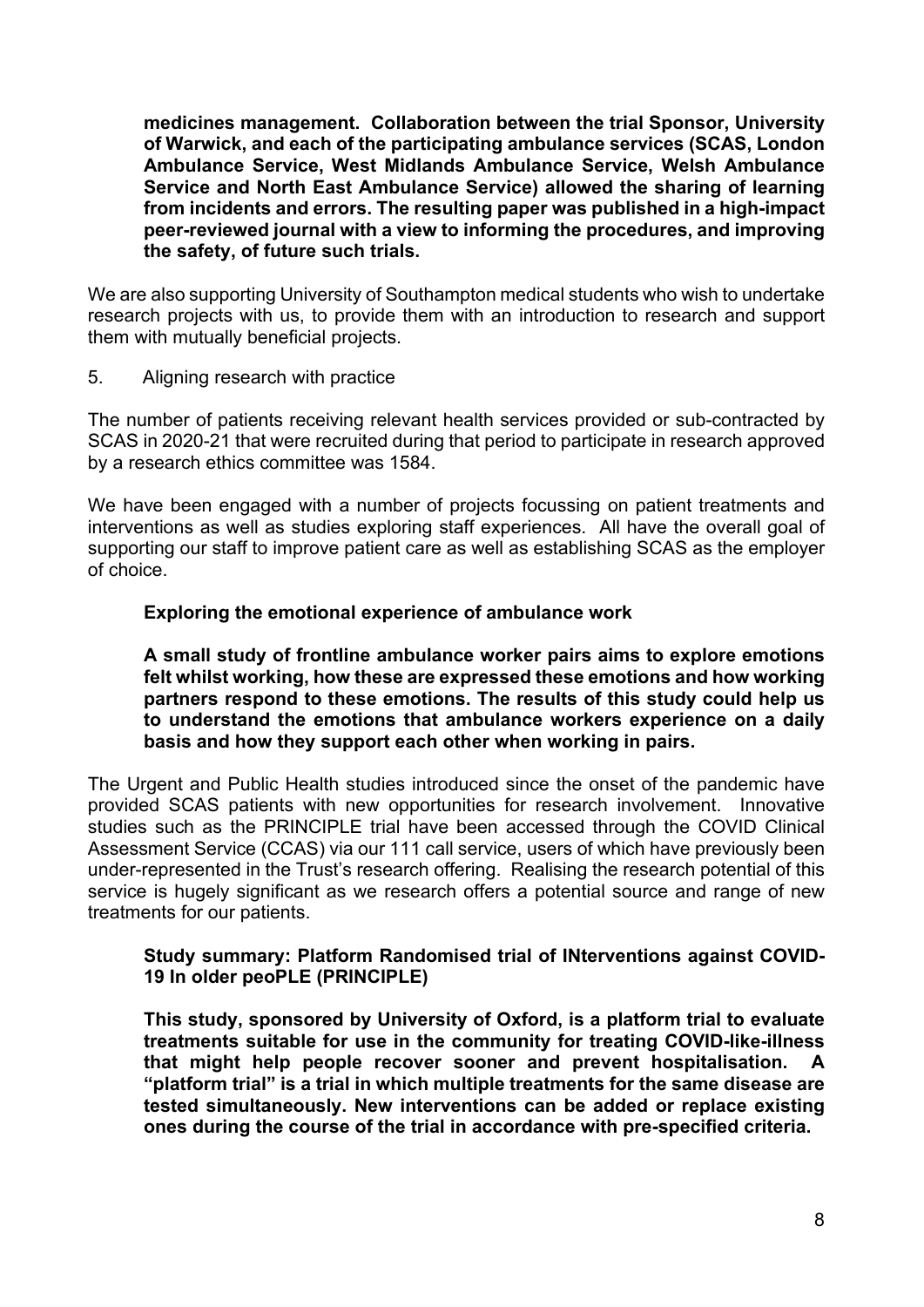# **Callers to the SCAS-hosted COVID-19 Clinical Assessment Service (accessed by calling 111) are invited to consider taking part in the study.**

## **The study has recently identified that inhaled Budesonide, a common and inexpensive corticosteroid, can shorten recovery times in patients aged over 50 with COVID-19 who are treated at home and other community settings.**

Equally important as taking part in research is the commitment to translate research findings into clinical practice. For example, following their publication, the findings of the CRASH3 trial were integrated into our medicines guidelines. This ensures that the benefits demonstrated in the research are available for all patients and now form the standard of care.

Ongoing work with the European Resuscitation Council and the International Liaison Committee on Resuscitation has also supported the revision to the 2021 resuscitation guidelines which are due to be published shortly.

# <span id="page-8-0"></span>6. Disseminating research findings

This year we have increased our visibility within the Trust by establishing our own community within 'Yammer', our internal social media platform. Members of the team regularly Yammer to other members of the Trust about ongoing and planned research projects. Opportunities to take part in studies or become a research advocate are also advertised on this SharePoint.



We have an area on the SCAS website dedicated to research, which can be accessed via this link:<https://www.scas.nhs.uk/about-scas/research/>

This is where our Research strategy and Annual report are posted. Also located here is information for patients regarding the use of their data in research and information for researchers about how to obtain approval for their research projects to be conducted in the trust. All NHS trusts are required to publish their research activity quarterly on the NIHR platform and a link to our performance data can be found on our webpage. We post information about our ongoing studies and summaries of the results of completed projects with links to research papers where applicable.

# **COVID-19 Ambulance Response Assessment study (CARA)**

**This cross-sectional survey of UK patient-facing ambulance staff evaluated the impact of the COVID-19 pandemic on their wellbeing and factors**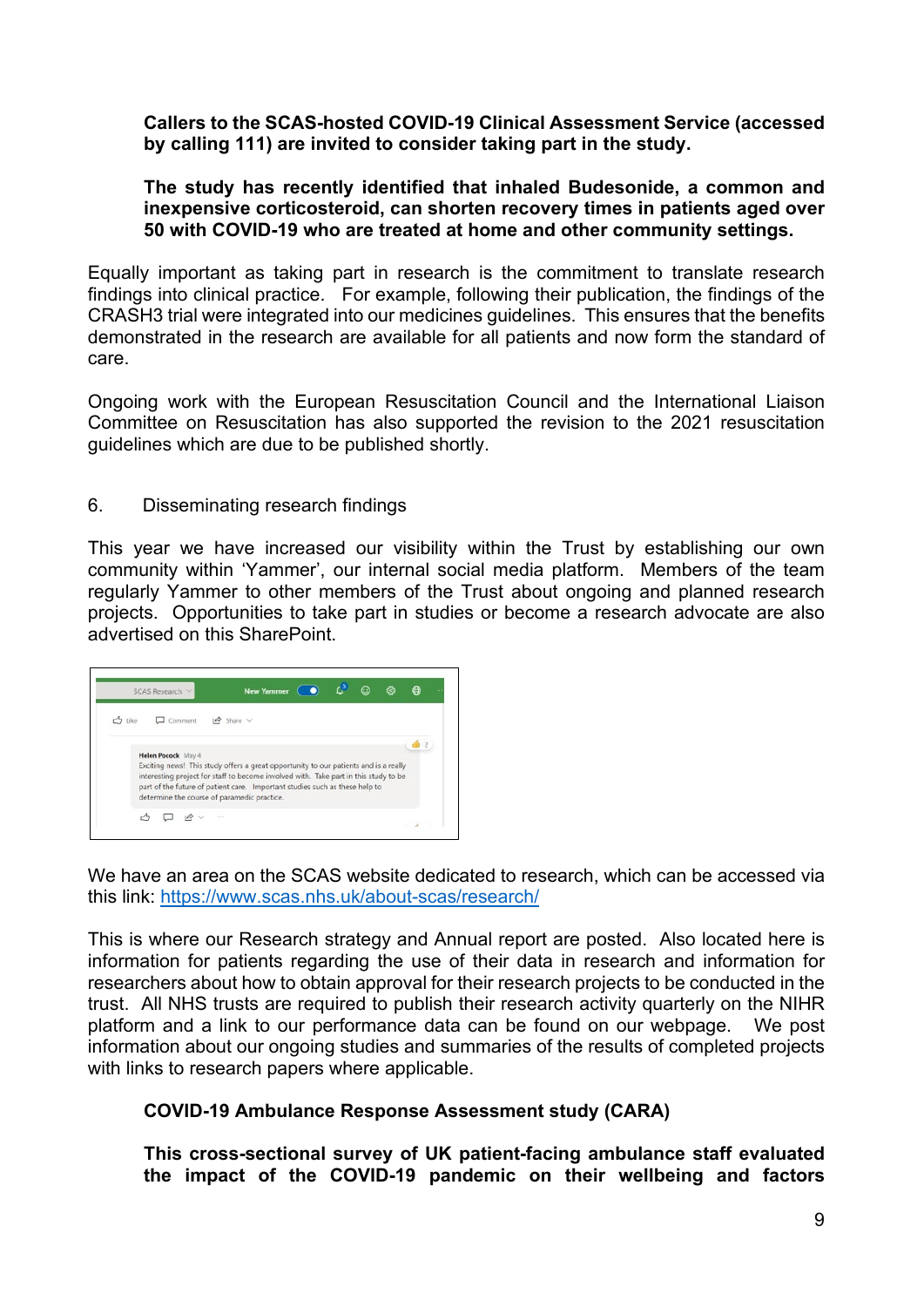**influencing their practice. The study involved three phases of online questionnaire completion: firstly, during the acceleration phase of the pandemic, secondly during the peak, and finally during the deceleration phase.**

# **The CARA study attracted 235 participants and publication of findings is eagerly anticipated since it is likely to inform ambulance services' response to any future public health emergency response.**

Despite being redeployed to frontline clinical practice during 2020-2021, we have continued to communicate our research to our public and peers albeit within the constraints of the online world! SCAS staff this year produced 14 publications in peer-reviewed journals and made 8 conference presentations. These are listed in appendices A & B.

# <span id="page-9-0"></span>7. Sustainability

The appointment of an experienced Research & Clinical Audit manager this year has allowed us to explore new ways of working and bring research projects into areas of the Trust that were previously underrepresented in research. Each research project brings funding in order that the activity does not detrimentally impact on the other important dayto-day functions of the Trust. With the ever-increasing number of projects, budgeting and spending have been reorganised to allow smooth, trackable cash-flow to sustain the various projects across their life cycle.

One of the consequences of the pandemic is the accelerated move towards online education and training. This can be extremely beneficial for busy clinicians wanting to engage in learning activities that might traditionally have necessitated a journey to attend. Two of our clinical leadership team have completed the NIHR Principle Investigator Essentials course this year. This helps to maintain the profile of research, leading from the top of the organisation. Building a clear, shared understanding of what is necessary for successful research is so important to build sustainable activity.

## <span id="page-9-1"></span>8. Future plans

In the coming financial year, we intend to continue our involvement in several large-scale trials of national importance, predicted to involve thousands of patients. We will expand our portfolio to include new studies that have been in development this year. We will grow our team in response to need, finding new and innovative ways of working that give staff flexibility and scope to take part in research alongside their current roles. We will increase the number of staff trained to deliver research to patients on the national portfolio thereby giving patients a greater number of opportunities to take part in research.

We will further integrate the research and clinical audit teams and build additional resilience into the team. Although funded separately, our future vision is that audit and research will sit alongside each other and will sometimes inform each other. Both share the common goal of improving patient care.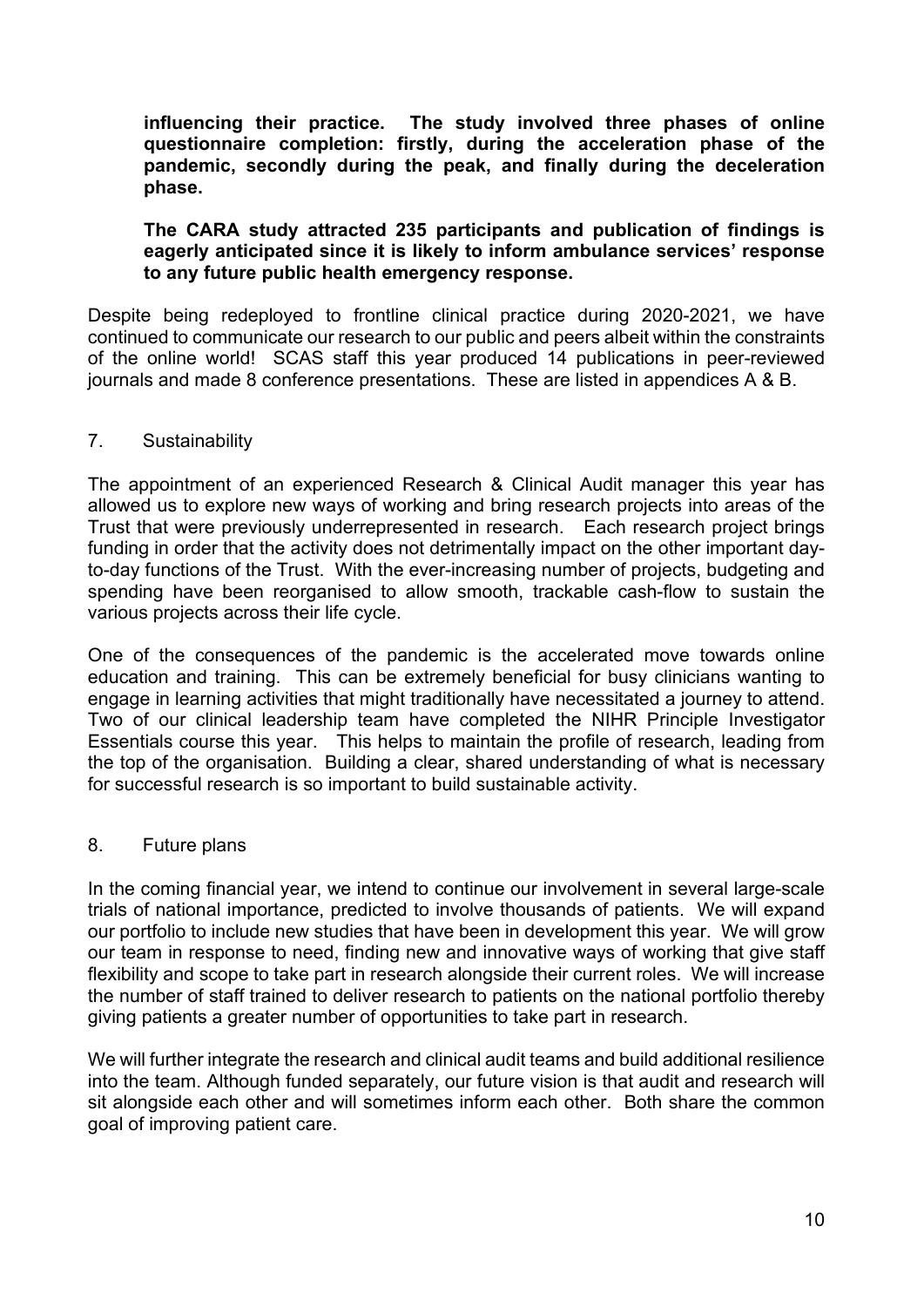As the NHS slowly moves towards 'business as usual' we are keen to retain the enthusiasm for and build on the successes of UK healthcare research of the past 12 months. We are in a stronger position now than ever before to build our research capacity and hence improve our care for all of our patients, service users and staff.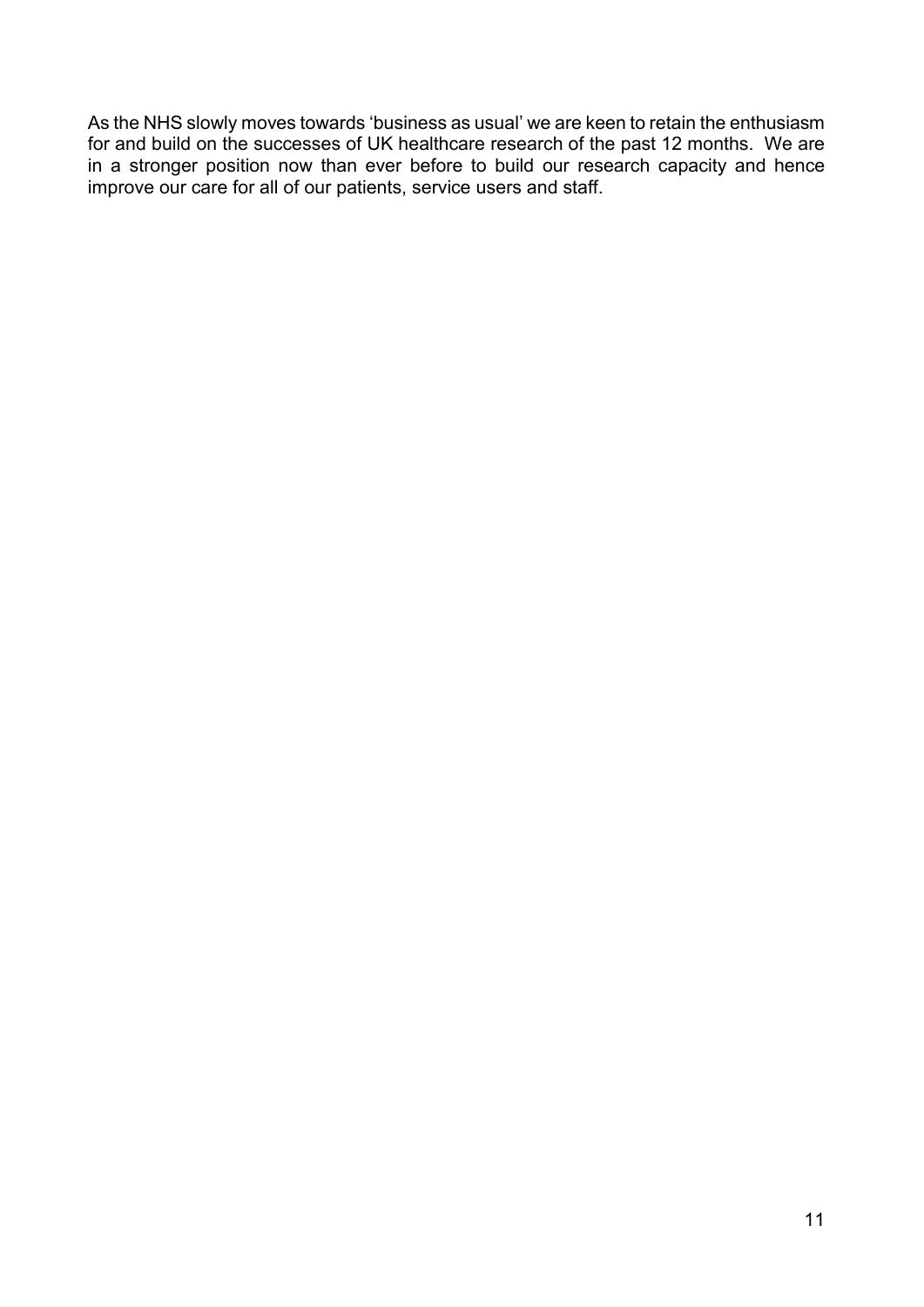<span id="page-11-0"></span>Appendix A - Publications

[Nolan JP,](https://amber.openrepository.com/discover?filtertype_1=author&filter_relational_operator_1=equals&filter_1=Nolan,%20Jerry%20P.) **[Deakin CD](https://amber.openrepository.com/discover?filtertype_1=author&filter_relational_operator_1=equals&filter_1=Deakin,%20Charles%20D.)**, [Ji C,](https://amber.openrepository.com/discover?filtertype_1=author&filter_relational_operator_1=equals&filter_1=Ji,%20Chen) [Gates S,](https://amber.openrepository.com/discover?filtertype_1=author&filter_relational_operator_1=equals&filter_1=Gates,%20Simon) [Rosser A,](https://amber.openrepository.com/discover?filtertype_1=author&filter_relational_operator_1=equals&filter_1=Rosser,%20Andy) [Lall R,](https://amber.openrepository.com/discover?filtertype_1=author&filter_relational_operator_1=equals&filter_1=Lall,%20Ranjit) [Perkins GD.](https://amber.openrepository.com/discover?filtertype_1=author&filter_relational_operator_1=equals&filter_1=Perkins,%20Gavin%20D.) (2020) Intraosseous versus intravenous administration of adrenaline in patients with out-of-hospital cardiac arrest: a secondary analysis of the PARAMEDIC2 placebo-controlled trial. *Intensive Care Medicine*, 46: 954–962.

[Perkins GD,](https://amber.openrepository.com/discover?filtertype_1=author&filter_relational_operator_1=equals&filter_1=Perkins,%20Gavin%20D.) [Kenna C,](https://amber.openrepository.com/discover?filtertype_1=author&filter_relational_operator_1=equals&filter_1=Kenna,%20Claire) [Ji C,](https://amber.openrepository.com/discover?filtertype_1=author&filter_relational_operator_1=equals&filter_1=Ji,%20Chen) **[Deakin CD](https://amber.openrepository.com/discover?filtertype_1=author&filter_relational_operator_1=equals&filter_1=Deakin,%20Charles%20D.)**, [Nolan JP,](https://amber.openrepository.com/discover?filtertype_1=author&filter_relational_operator_1=equals&filter_1=Nolan,%20Jerry%20P.) [Quinn T,](https://amber.openrepository.com/discover?filtertype_1=author&filter_relational_operator_1=equals&filter_1=Quinn,%20Tom) [Scomparin C,](https://amber.openrepository.com/discover?filtertype_1=author&filter_relational_operator_1=equals&filter_1=Scomparin,%20Charlotte) [Fothergill R,](https://amber.openrepository.com/discover?filtertype_1=author&filter_relational_operator_1=equals&filter_1=Fothergill,%20Rachael) [Gunson IM,](https://amber.openrepository.com/discover?filtertype_1=author&filter_relational_operator_1=equals&filter_1=Gunson,%20Imogen%20M.) **[Pocock H](https://amber.openrepository.com/discover?filtertype_1=author&filter_relational_operator_1=equals&filter_1=Pocock,%20Helen)**, [Rees N,](https://amber.openrepository.com/discover?filtertype_1=author&filter_relational_operator_1=equals&filter_1=Rees,%20Nigel) [O'Shea L,](https://amber.openrepository.com/discover?filtertype_1=author&filter_relational_operator_1=equals&filter_1=O%27Shea,%20Lyndsey) [Finn J,](https://amber.openrepository.com/discover?filtertype_1=author&filter_relational_operator_1=equals&filter_1=Finn,%20Judith) [Gates S,](https://amber.openrepository.com/discover?filtertype_1=author&filter_relational_operator_1=equals&filter_1=Gates,%20Simon) [Lall R.](https://amber.openrepository.com/discover?filtertype_1=author&filter_relational_operator_1=equals&filter_1=Lall,%20Ranjit) (2020) The influence of time to adrenaline administration in the Paramedic 2 randomised controlled trial. *[Intensive Care Medicine](https://link.springer.com/journal/134)*, 46: 426–436.

**Elsey A.** (2020) Speaking up — even when not heard. *[Journal of Paramedic Practice](https://www.magonlinelibrary.com/journal/jpar)*[, 12](https://www.magonlinelibrary.com/toc/jpar/12/6)  [\(6\)](https://www.magonlinelibrary.com/toc/jpar/12/6), doi: [10.12968/jpar.2020.12.6.246](http://dx.doi.org/10.12968/jpar.2020.12.6.246)

[Inada-Kim M,](https://amber.openrepository.com/discover?filtertype_1=author&filter_relational_operator_1=equals&filter_1=inada-kim,%20matthew) [Knight T,](https://amber.openrepository.com/discover?filtertype_1=author&filter_relational_operator_1=equals&filter_1=Knight,%20Thomas) **[Sullivan M](https://amber.openrepository.com/discover?filtertype_1=author&filter_relational_operator_1=equals&filter_1=Sullivan,%20Michelle)**, **[Ainsworth-Smith M](https://amber.openrepository.com/discover?filtertype_1=author&filter_relational_operator_1=equals&filter_1=Ainsworth-Smith,%20Mark)**, [Pike N,](https://amber.openrepository.com/discover?filtertype_1=author&filter_relational_operator_1=equals&filter_1=Pike,%20Neil) [Richardson M,](https://amber.openrepository.com/discover?filtertype_1=author&filter_relational_operator_1=equals&filter_1=Richardson,%20Mathew) [Hayward G,](https://amber.openrepository.com/discover?filtertype_1=author&filter_relational_operator_1=equals&filter_1=Hayward,%20Gail) [Lasserson D.](https://amber.openrepository.com/discover?filtertype_1=author&filter_relational_operator_1=equals&filter_1=Lasserson,%20Daniel) (2020) The Prognostic Value of National Early Warning Scores (NEWS) During Transfer of Care From Community Settings to Hospital: A Retrospective Service Evaluation. *British Journal of General Practice Open*, 4 (2): bjgpopen20X101071. DOI: [link]: [https://doi.org/10.3399/bjgpopen20X101071.](https://doi.org/10.3399/bjgpopen20X101071)

**[Deakin CD](https://amber.openrepository.com/discover?filtertype_1=author&filter_relational_operator_1=equals&filter_1=Deakin,%20Charles), [Anfield S,](https://amber.openrepository.com/discover?filtertype_1=author&filter_relational_operator_1=equals&filter_1=Anfield,%20Steve) [Hodgetts GA.](https://amber.openrepository.com/discover?filtertype_1=author&filter_relational_operator_1=equals&filter_1=Hodgetts,%20Gillian%20A.)** (2020) Which building types give optimal public access defibrillator coverage for out-of-hospital cardiac arrest? *Resuscitation*, 152: 149- 156.

[Myall M,](https://amber.openrepository.com/discover?filtertype_1=author&filter_relational_operator_1=equals&filter_1=Myall,%20Michelle) [Rowsell A,](https://amber.openrepository.com/discover?filtertype_1=author&filter_relational_operator_1=equals&filter_1=Rowsell,%20Alison) [Lund S,](https://amber.openrepository.com/discover?filtertype_1=author&filter_relational_operator_1=equals&filter_1=Lund,%20Susi) [Turnbull J,](https://amber.openrepository.com/discover?filtertype_1=author&filter_relational_operator_1=equals&filter_1=Turnbull,%20Joanne) Arber M, Crouch R, **[Pocock H,](https://amber.openrepository.com/discover?filtertype_1=author&filter_relational_operator_1=equals&filter_1=Pocock,%20Helen) [Deakin CD,](https://amber.openrepository.com/discover?filtertype_1=author&filter_relational_operator_1=equals&filter_1=Deakin,%20Charles)** [Richardson A](https://amber.openrepository.com/discover?filtertype_1=author&filter_relational_operator_1=equals&filter_1=Richardson,%20Alison) (2020) Death and dying in prehospital care: what are the experiences and issues for prehospital practitioners, families and bystanders? A scoping review. *British Medicine Journal Open*, 10:e036925. doi:10.1136/ bmjopen-2020-036925.

[Achana F,](https://amber.openrepository.com/discover?filtertype_1=author&filter_relational_operator_1=equals&filter_1=Achana,%20Felix) [Petrou S,](https://amber.openrepository.com/discover?filtertype_1=author&filter_relational_operator_1=equals&filter_1=Petrou,%20Stavros) [Madan J,](https://amber.openrepository.com/discover?filtertype_1=author&filter_relational_operator_1=equals&filter_1=Madan,%20Jason) [Khan K,](https://amber.openrepository.com/discover?filtertype_1=author&filter_relational_operator_1=equals&filter_1=Khan,%20Kamran) [Ji C,](https://amber.openrepository.com/discover?filtertype_1=author&filter_relational_operator_1=equals&filter_1=Ji,%20Chen) [Hossain A,](https://amber.openrepository.com/discover?filtertype_1=author&filter_relational_operator_1=equals&filter_1=Hossain,%20Anower) [Lall R,](https://amber.openrepository.com/discover?filtertype_1=author&filter_relational_operator_1=equals&filter_1=Lall,%20Ranjit) [Slowther A-M,](https://amber.openrepository.com/discover?filtertype_1=author&filter_relational_operator_1=equals&filter_1=Slowther,%20Anne%20Marie) **[Deakin CD](https://amber.openrepository.com/discover?filtertype_1=author&filter_relational_operator_1=equals&filter_1=Deakin,%20Charles)**, [Quinn T,](https://amber.openrepository.com/discover?filtertype_1=author&filter_relational_operator_1=equals&filter_1=Quinn,%20Tom) [Nolan JP,](https://amber.openrepository.com/discover?filtertype_1=author&filter_relational_operator_1=equals&filter_1=Nolan,%20Jerry%20P.) **[Pocock H](https://amber.openrepository.com/discover?filtertype_1=author&filter_relational_operator_1=equals&filter_1=Pocock,%20Helen)**, [Rees N,](https://amber.openrepository.com/discover?filtertype_1=author&filter_relational_operator_1=equals&filter_1=Rees,%20Nigel) [Smyth](https://amber.openrepository.com/discover?filtertype_1=author&filter_relational_operator_1=equals&filter_1=smyth,%20mike) M, [Gates S,](https://amber.openrepository.com/discover?filtertype_1=author&filter_relational_operator_1=equals&filter_1=Gates,%20Simon) [Gardiner D,](https://amber.openrepository.com/discover?filtertype_1=author&filter_relational_operator_1=equals&filter_1=Gardiner,%20Dale) [Perkins GD,](https://amber.openrepository.com/discover?filtertype_1=author&filter_relational_operator_1=equals&filter_1=Perkins,%20Gavin%20D.)  [Paramedic 2 Collaborators](https://amber.openrepository.com/discover?filtertype_1=author&filter_relational_operator_1=equals&filter_1=Paramedic%202%20Collaborators) (2020) Cost-effectiveness of adrenaline for out-of-hospital cardiac arrest. *Critical Care,* 24 (579).<https://doi.org/10.1186/s13054-020-03271-0>

**[Handyside B,](https://amber.openrepository.com/discover?filtertype_1=author&filter_relational_operator_1=equals&filter_1=Handyside,%20Barry) [Pocock H,](https://amber.openrepository.com/discover?filtertype_1=author&filter_relational_operator_1=equals&filter_1=Pocock,%20Helen) [Deakin CD.](https://amber.openrepository.com/discover?filtertype_1=author&filter_relational_operator_1=equals&filter_1=Deakin,%20Charles)** (2020) An exploration of the facilitators and barriers to paramedics' assessment and treatment of pain in paediatric patients following trauma (EX-PAT). *Emergency Medicine Journal*, 37: e2. DOI: 10.1136/emermed-2020-999abs.22.

**Deakin CD**, Soar J, Morley P, Drennan I. (2020) Double Sequential Defibrillation for Refractory Ventricular Fibrillation Cardiac Arrest: A Systematic Review. *Resuscitation,* 155: 24-31.

Ramluggun P, [Freeman-May A,](https://amber.openrepository.com/discover?filtertype_1=author&filter_relational_operator_1=equals&filter_1=Freeman-May,%20Andrew) [Barody G,](https://amber.openrepository.com/discover?filtertype_1=author&filter_relational_operator_1=equals&filter_1=Barody,%20Gabby) **Groom N, Townsend C** (2020) Changing paramedic students' perception of people who self-harm. *Journal of Paramedic Practice*, 12 (10): <https://doi.org/10.12968/jpar.2020.12.10.403>

**England E, Deakin CD**, Nolan JP, Lall R, Quinn T, Gates S, Miller S, O'Shea L, **Pocock H**, Rees N, Scomparin C, Perkins GD. (2020) Patient safety incidents and medication errors during a clinical trial: Experience from a pre-hospital randomised controlled trial of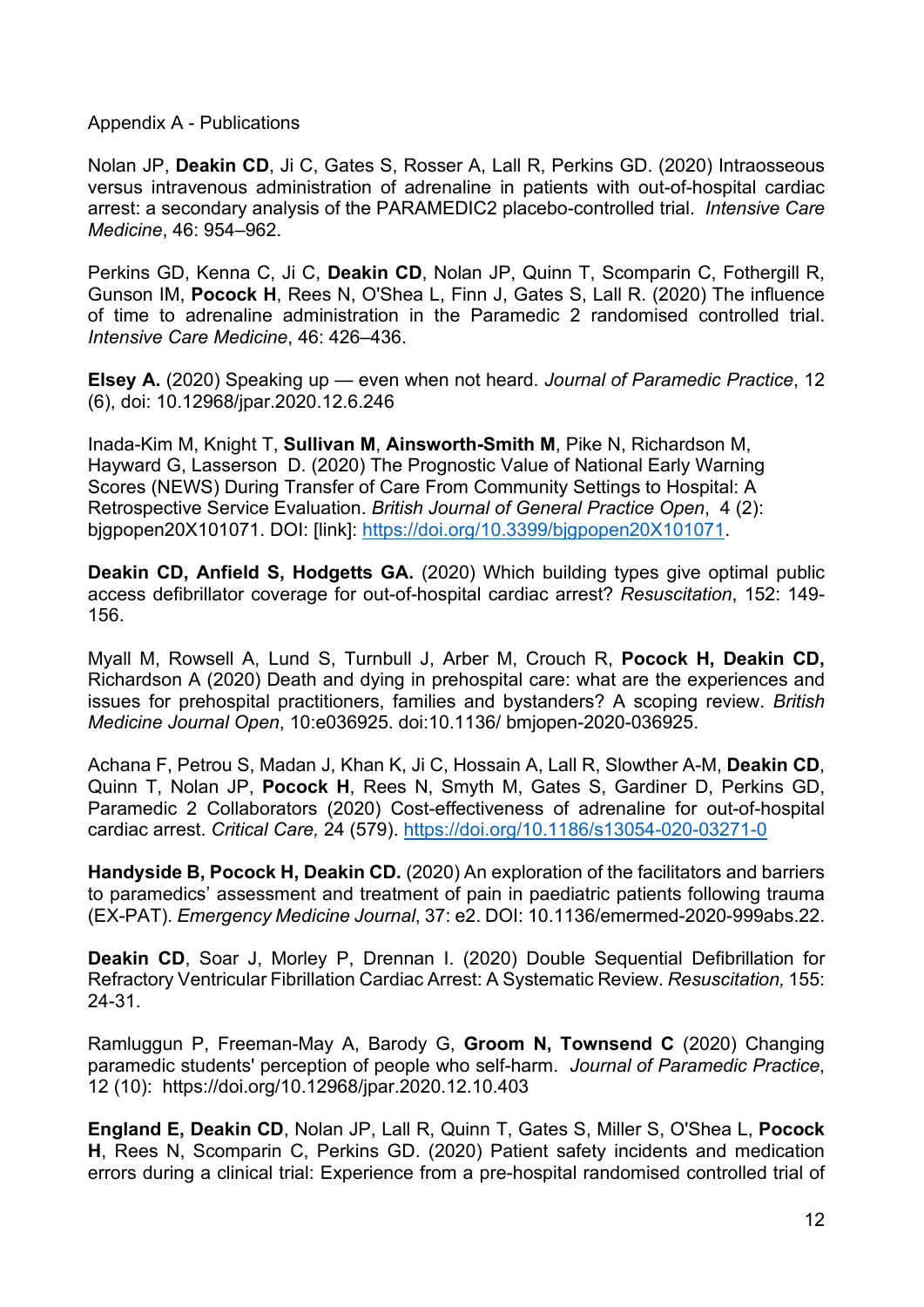emergency medication administration. *European Journal of Clinical Pharmacology*. *[European Journal of Clinical Pharmacology,](https://link.springer.com/journal/228)* 76: 1355–1362.

Otto Q, Musiol S, **Deakin CD**, Morley P, Soar J. (2020) Anticipatory Manual Defibrillator Charging during Advanced Life Support: A Scoping Review. *Resuscitation Plus,* 1–2, 100004. [https://doi.org/10.1016/j.resplu.2020.100004.](https://doi.org/10.1016/j.resplu.2020.100004)

**Deakin CD**, Nolan JP, Ji C, Fothergill RT, Quinn T, Rosser A, Lall R, Perkins GD. (2021) The Effect of Airway Management on CPR Quality in the Paramedic2 Randomised Controlled Trial. *Resuscitation*, 58, 8–15.

Haywood KL, Ji C, Quinn T, Nolan JP, **Deakin CD**, Scomparin C, Lall R, Gates S, Long J, Regan S, Fothergill RT, **Pocock H**, Rees N, O'Shea L, Perkins GD (2021) Long term outcomes of participants in the PARAMEDIC2 randomised trial of adrenaline in out-ofhospital cardiac arrest. *Resuscitation*, 160: 84-9.